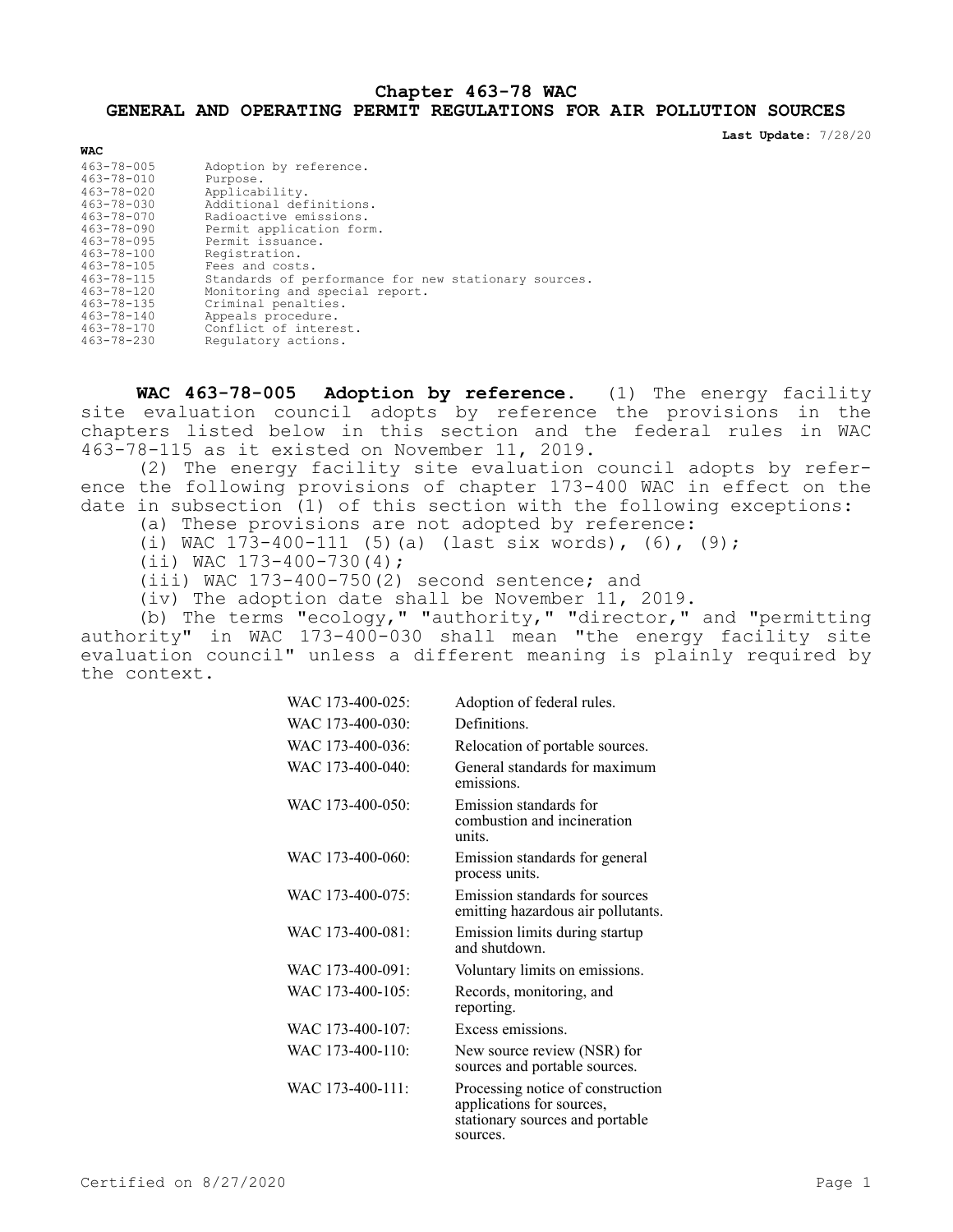| WAC 173-400-112: | Requirements for new sources in<br>nonattainment areas.                                                                          |
|------------------|----------------------------------------------------------------------------------------------------------------------------------|
| WAC 173-400-113: | Requirements for new sources in<br>attainment or unclassifiable<br>areas.                                                        |
| WAC 173-400-114: | Requirements for replacement or<br>substantial alteration of emission<br>control technology at an existing<br>stationary source. |
| WAC 173-400-116: | Increment protection.                                                                                                            |
| WAC 173-400-117: | Special protection requirements<br>for federal Class I areas.                                                                    |
| WAC 173-400-120: | Bubble rules.                                                                                                                    |
| WAC 173-400-131: | Issuance of emission reduction<br>credits.                                                                                       |
| WAC 173-400-136: | Use of emission reduction credits<br>$(ERC)$ .                                                                                   |
| WAC 173-400-161: | Compliance schedules.                                                                                                            |
| WAC 173-400-171: | Public notice and opportunity for<br>public comment.                                                                             |
| WAC 173-400-175: | Public information.                                                                                                              |
| WAC 173-400-180: | Variance.                                                                                                                        |
| WAC 173-400-190: | Requirements for nonattainment<br>areas.                                                                                         |
| WAC 173-400-200: | Creditable stack height and<br>dispersion techniques.                                                                            |
| WAC 173-400-205: | Adjustment for atmospheric<br>conditions.                                                                                        |
| WAC 173-400-700: | Review of major stationary<br>sources of air pollution.                                                                          |
| WAC 173-400-710: | Definitions.                                                                                                                     |
| WAC 173-400-720: | Prevention of significant<br>deterioration (PSD).                                                                                |
| WAC 173-400-730: | Prevention of significant<br>deterioration application<br>processing procedures.                                                 |
| WAC 173-400-740: | PSD permitting public<br>involvement requirements.                                                                               |
| WAC 173-400-750: | Revisions to PSD permits.                                                                                                        |
| WAC 173-400-800: | Major stationary source and<br>major modification in a<br>nonattainment area.                                                    |
| WAC 173-400-810: | Major stationary source and<br>major modification definitions.                                                                   |
| WAC 173-400-820: | Determining if a new stationary<br>source or modification to a<br>stationary source is subject to<br>these requirements.         |
| WAC 173-400-830: | Permitting requirements.                                                                                                         |
| WAC 173-400-840: | Emission offset requirements.                                                                                                    |
| WAC 173-400-850: | Actual emissions plantwide<br>applicability limitation (PAL).                                                                    |
| WAC 173-400-860: | Public involvement procedures.                                                                                                   |

(3) The energy facility site evaluation council adopts by reference the following provisions of chapter 173-401 WAC, in effect on the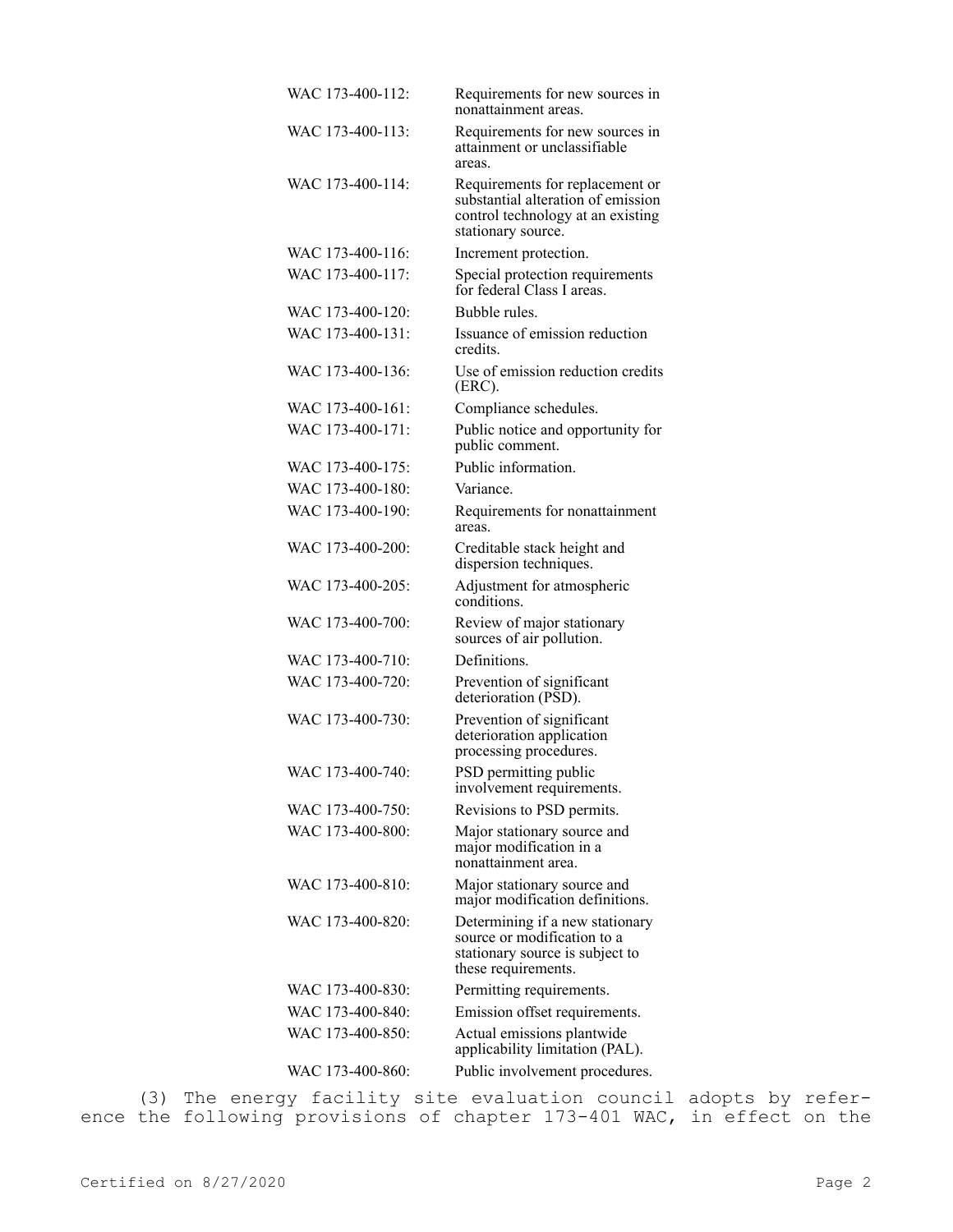date referenced in subsection (1) of this section, with the following exceptions:

(a) WAC 173-401-620 (2)(i) is not adopted by reference; and

(b) The terms "ecology," "authority," "director," and "permitting authority" shall mean "the energy facility site evaluation council" unless a different meaning is plainly required by the context.

| WAC 173-401-100: | Program overview.                                                                            |
|------------------|----------------------------------------------------------------------------------------------|
| WAC 173-401-200: | Definitions.                                                                                 |
| WAC 173-401-300: | Applicability.                                                                               |
| WAC 173-401-500: | Permit applications.                                                                         |
| WAC 173-401-510: | Permit application form.                                                                     |
| WAC 173-401-520: | Certification.                                                                               |
| WAC 173-401-530: | Insignificant emission units.                                                                |
| WAC 173-401-531: | Thresholds for hazardous air<br>pollutants.                                                  |
| WAC 173-401-532: | Categorically exempt<br>insignificant emission units.                                        |
| WAC 173-401-533: | Units and activities defined as<br>insignificant on the basis of size<br>or production rate. |
| WAC 173-401-600: | Permit content.                                                                              |
| WAC 173-401-605: | Emission standards and<br>limitations.                                                       |
| WAC 173-401-610: | Permit duration.                                                                             |
| WAC 173-401-615: | Monitoring and related<br>recordkeeping and reporting<br>requirements.                       |
| WAC 173-401-620: | Standard terms and conditions.                                                               |
| WAC 173-401-625: | Federally enforceable<br>requirements.                                                       |
| WAC 173-401-630: | Compliance requirements.                                                                     |
| WAC 173-401-635: | Temporary sources.                                                                           |
| WAC 173-401-640: | Permit shield.                                                                               |
| WAC 173-401-645: | Emergency provision.                                                                         |
| WAC 173-401-650: | Operational flexibility.                                                                     |
| WAC 173-401-700: | Action on application.                                                                       |
| WAC 173-401-705: | Requirement for a permit.                                                                    |
| WAC 173-401-710: | Permit renewal, revocation and<br>expiration.                                                |
| WAC 173-401-720: | Administrative permit<br>amendments.                                                         |
| WAC 173-401-722: | Changes not requiring permit<br>revisions.                                                   |
| WAC 173-401-725: | Permit modifications.                                                                        |
| WAC 173-401-730: | Reopening for cause.                                                                         |
| WAC 173-401-750: | General permits.                                                                             |
| WAC 173-401-800: | Public involvement.                                                                          |
| WAC 173-401-810: | <b>EPA Review.</b>                                                                           |
| WAC 173-401-820: | Review by affected states.                                                                   |

(4) The energy facility site evaluation council adopts by reference the following provisions of chapter 173-406 WAC, in effect on the date referenced to in subsection (1) of this section.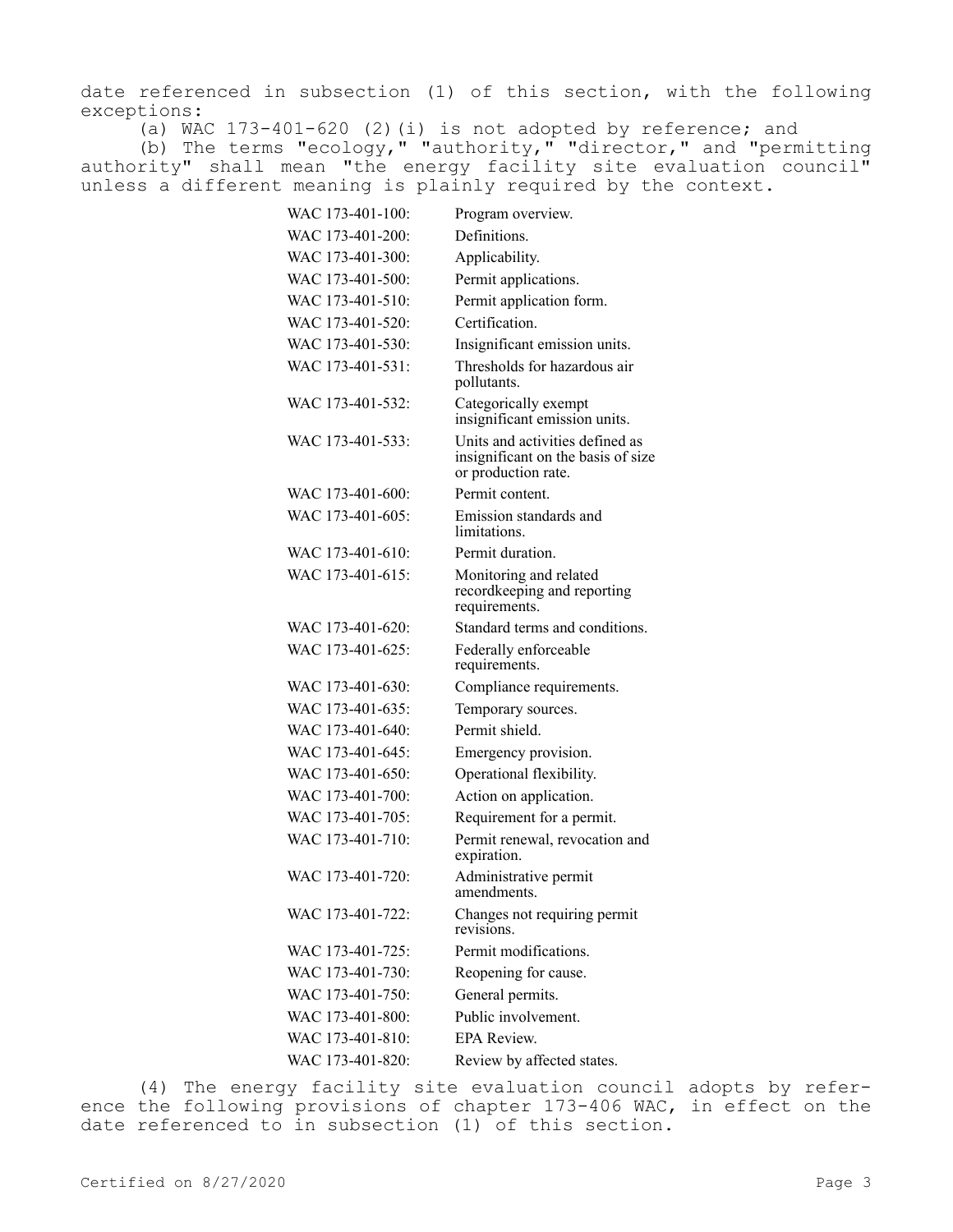| Part I - GENERAL PROVISIONS         |                                                                           |
|-------------------------------------|---------------------------------------------------------------------------|
| WAC 173-406-100:                    | Acid rain program general<br>provisions.                                  |
| WAC 173-406-101:                    | Definitions.                                                              |
| WAC 173-406-102:                    | Measurements, abbreviations,<br>and acronyms.                             |
| WAC 173-406-103:                    | Applicability.                                                            |
| WAC 173-406-104:                    | New units exemption.                                                      |
| WAC 173-406-105:                    | Retired units exemption.                                                  |
| WAC 173-406-106:                    | Standard requirements.                                                    |
| Part II - DESIGNATED REPRESENTATIVE |                                                                           |
| WAC 173-406-200:                    | Designated representative.                                                |
| WAC 173-406-201:                    | Submissions.                                                              |
| WAC 173-406-202:                    | Objections.                                                               |
| Part III - APPLICATIONS             |                                                                           |
| WAC 173-406-300:                    | Acid rain permit applications.                                            |
| WAC 173-406-301:                    | Requirement to apply.                                                     |
| WAC 173-406-302:                    | Information requirements for<br>acid rain permit applications.            |
| WAC 173-406-303:                    | Permit application shield and<br>binding effect of permit<br>application. |
| Part IV - COMPLIANCE PLAN           |                                                                           |
| WAC 173-406-400:                    | Acid rain compliance plan and<br>compliance options.                      |
| WAC 173-406-401:                    | General.                                                                  |
| WAC 173-406-402:                    | Repowering extensions.                                                    |
| Part V - PERMIT CONTENTS            |                                                                           |
| WAC 173-406-500:                    | Acid rain permit.                                                         |
| WAC 173-406-501:                    | Contents.                                                                 |
| WAC 173-406-502:                    | Permit shield.                                                            |
| Part VI - PERMIT ISSUANCE           |                                                                           |
| WAC 173-406-600:                    | Acid rain permit issuance<br>procedures.                                  |
| WAC 173-406-601:                    | General.                                                                  |
| WAC 173-406-602:                    | Completeness.                                                             |
| WAC 173-406-603:                    | Statement of basis.                                                       |
| WAC 173-406-604:                    | Issuance of acid rain permits.                                            |
| Part VII - PERMIT REVISIONS         |                                                                           |
| WAC 173-406-700:                    | Permit revisions.                                                         |
| WAC 173-406-701:                    | General.                                                                  |
| WAC 173-406-702:                    | Permit modifications.                                                     |
| WAC 173-406-703:                    | Fast-track modifications.                                                 |
| WAC 173-406-704:                    | Administrative permit<br>amendment.                                       |
| WAC 173-406-705:                    | Automatic permit amendment.                                               |
| WAC 173-406-706:                    | Permit reopenings.                                                        |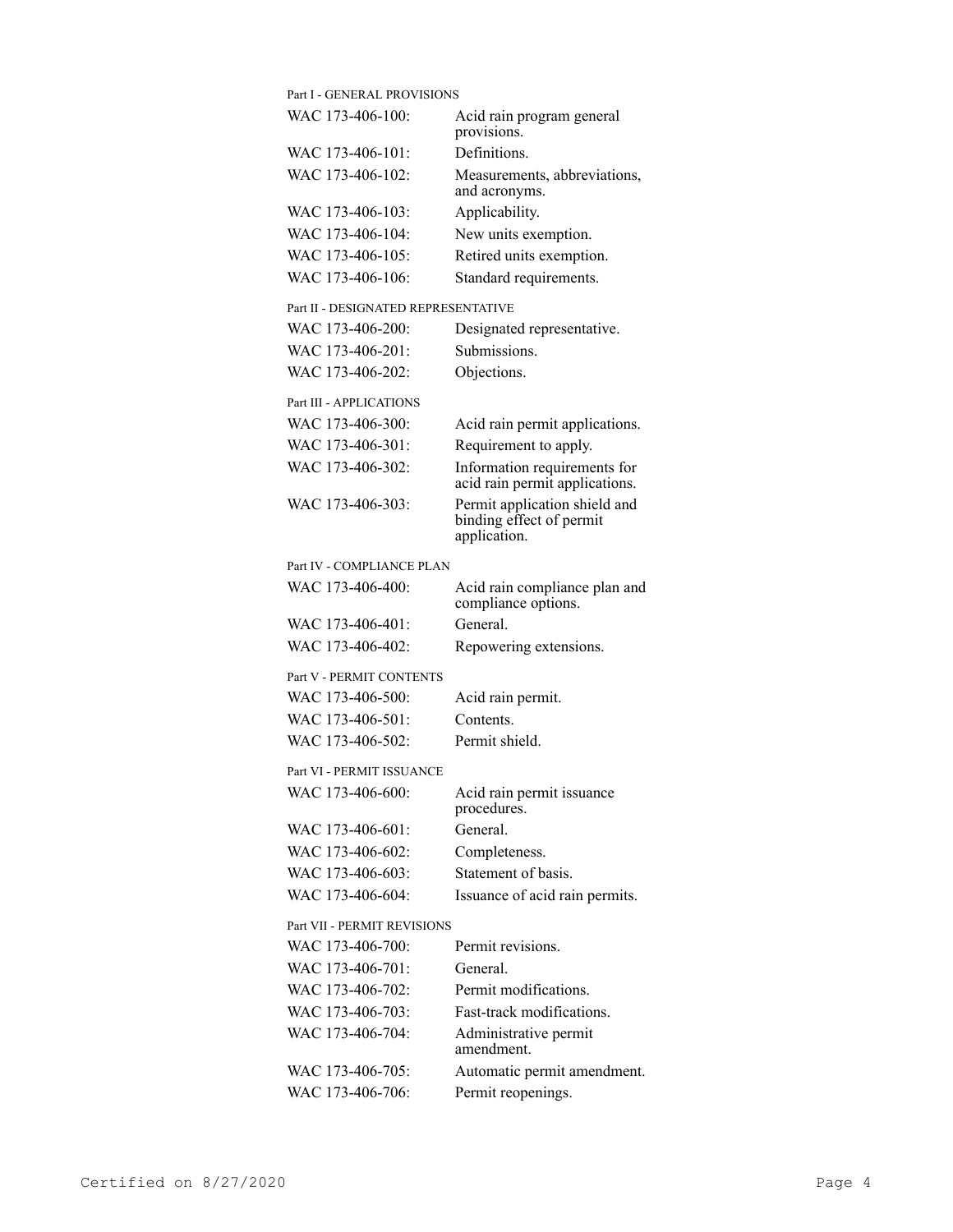|     |  | Part VIII - COMPLIANCE CERTIFICATION |  |                                                                                                                                                                                                  |
|-----|--|--------------------------------------|--|--------------------------------------------------------------------------------------------------------------------------------------------------------------------------------------------------|
|     |  | WAC 173-406-800:                     |  | Compliance certification.                                                                                                                                                                        |
|     |  | WAC 173-406-801:                     |  | Annual compliance certification<br>report.                                                                                                                                                       |
|     |  | WAC 173-406-802:                     |  | Units with repowering extension<br>plans.                                                                                                                                                        |
|     |  | Part IX - NITROGEN OXIDES            |  |                                                                                                                                                                                                  |
|     |  | WAC 173-406-900:                     |  | Nitrogen oxides emission<br>reduction program.                                                                                                                                                   |
|     |  | Part X - SULFUR DIOXIDE OPT-IN       |  |                                                                                                                                                                                                  |
|     |  | WAC 173-406-950:                     |  | Sulfur dioxide opt-ins.                                                                                                                                                                          |
|     |  |                                      |  | (5) The energy facility site evaluation council adopts by refer-<br>ence the following provisions of chapter 173-460 WAC, in effect on the<br>date referenced in subsection (1) of this section. |
|     |  | WAC 173-460-010:                     |  | Purpose.                                                                                                                                                                                         |
|     |  | WAC 173-460-020:                     |  | Definitions.                                                                                                                                                                                     |
|     |  | WAC 173-460-030:                     |  | Applicability.                                                                                                                                                                                   |
|     |  | WAC 173-460-040:                     |  | New source review.                                                                                                                                                                               |
|     |  | WAC 173-460-050:                     |  | Requirement to quantify<br>emissions.                                                                                                                                                            |
|     |  | WAC 173-460-060:                     |  | Control technology requirements.                                                                                                                                                                 |
|     |  | WAC 173-460-070:                     |  | Ambient impact requirement.                                                                                                                                                                      |
|     |  | WAC 173-460-080:                     |  | First tier review.                                                                                                                                                                               |
|     |  | WAC 173-460-090:                     |  | Second tier review.                                                                                                                                                                              |
|     |  | WAC 173-460-100:                     |  | Third tier review.                                                                                                                                                                               |
|     |  | WAC 173-460-140:                     |  | Remedies.                                                                                                                                                                                        |
|     |  | WAC 173-460-150:                     |  | Table of ASIL, SQER, and de<br>minimis emission values.                                                                                                                                          |
| (6) |  |                                      |  | The energy facility site evaluation council adopts by refer-                                                                                                                                     |

ence the following provisions of chapter 173-441 WAC, in effect on the date referenced in subsection (1) of this section.

| WAC 173-441-010: | Scope.                                                                            |
|------------------|-----------------------------------------------------------------------------------|
| WAC 173-441-020: | Definitions.                                                                      |
| WAC 173-441-030: | Applicability.                                                                    |
| WAC 173-441-040: | Greenhouse gases.                                                                 |
| WAC 173-441-050: | General monitoring, reporting,<br>recordkeeping and verification<br>requirements. |
| WAC 173-441-060: | Authorization and<br>responsibilities of the designated<br>representative.        |
| WAC 173-441-070: | Report submittal.                                                                 |
| WAC 173-441-080: | Standardized methods and<br>conversion factors incorporated<br>by reference.      |
| WAC 173-441-085: | Third-party verification.                                                         |
| WAC 173-441-086: | Assigned emissions level.                                                         |
| WAC 173-441-090: | Compliance and enforcement.                                                       |
| WAC 173-441-100: | Addresses.                                                                        |
| WAC 173-441-110: | Fees.                                                                             |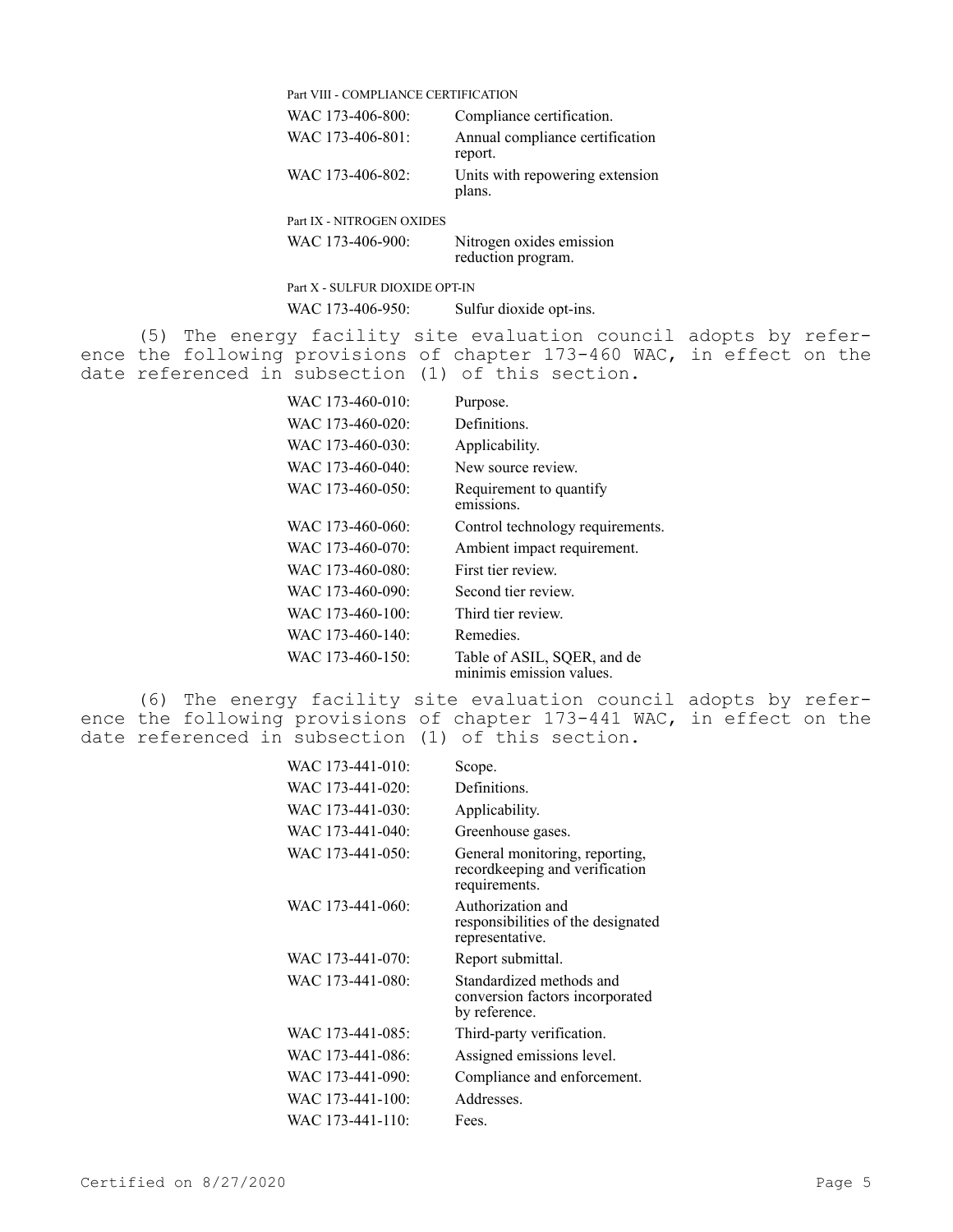| WAC 173-441-120: | Calculation methods<br>incorporated by reference from<br>40 C.F.R. Part 98 for facilities.                             |
|------------------|------------------------------------------------------------------------------------------------------------------------|
| WAC 173-441-130: | Calculation methods for<br>suppliers.                                                                                  |
| WAC 173-441-140: | Petitioning ecology to use an<br>alternative calculation method to<br>calculate greenhouse gas<br>emissions.           |
| WAC 173-441-150: | Confidentiality.                                                                                                       |
| WAC 173-441-160: | Ecology to share information<br>with local air authorities and with<br>the energy facility site evaluation<br>council. |
| WAC 173-441-170: | Severability.                                                                                                          |

[Statutory Authority: RCW 80.50.040(1), chapter 34.05 RCW and RCW 70.94.422. WSR 20-16-052, § 463-78-005, filed 7/28/20, effective 8/28/20; WSR 19-16-025, § 463-78-005, filed 7/26/19, effective 8/26/19. Statutory Authority: RCW 80.50.040 and 70.94.422. WSR 15-16-033, § 463-78-005, filed 7/27/15, effective 8/27/15. Statutory Authority: Chapters 70.94 and 70.235 RCW. WSR 11-13-048, § 463-78-005, filed 6/9/11, effective 7/10/11. Statutory Authority: Chapter 80.50 RCW and RCW 80.50.040. WSR 09-01-046, § 463-78-005, filed 12/10/08, effective 1/10/09. Statutory Authority: RCW 80.50.040 (1) and (12). WSR 06-06-037, § 463-78-005, filed 2/23/06, effective 3/26/06; WSR 04-21-013, recodified as § 463-78-005, filed 10/11/04, effective 11/11/04; WSR 04-17-058, § 463-39-005, filed 8/11/04, effective 9/11/04. Statutory Authority: RCW 80.50.040(1). WSR 95-17-088, §<br>463-39-005, filed 8/21/95, effective 9/21/95; WSR 94-16-031, § 463-39-005, filed 8/21/95, effective 9/21/95; WSR 94-16-031, § 463-39-005, filed 7/26/94, effective 8/26/94. Statutory Authority: RCW 80.50.040(1) and chapter 70.94 RCW. WSR 93-23-035, § 463-39-005, filed 11/10/93, effective 12/11/93. Statutory Authority: RCW 80.50.040(1). WSR 92-09-013, § 463-39-005, filed 4/2/92, effective 5/3/92.]

**WAC 463-78-010 Purpose.** The energy facility site evaluation council, under the authority vested in it by chapters 80.50 and 70.94 RCW, is charged with responsibilities for the conduct of a statewide program of air pollution prevention and control for energy facilities. This regulation provides the basic framework for carrying out the council's responsibilities for such a program through the establishment of standards for maximum permissible emissions, the implementation of registration and notice requirements, provision for monitoring and reporting, and the identification of regulatory actions which may be taken to enforce standards. This chapter is designed to operate within the statutory framework for the distribution of responsibilities between state, regional and local units of government in dealing with problems of air pollution.

[Statutory Authority: RCW 80.50.040 and 70.94.422. WSR 15-16-033, § 463-78-010, filed 7/27/15, effective 8/27/15. Statutory Authority: RCW 80.50.040 (1) and (12). WSR 04-21-013, recodified as § 463-78-010, filed 10/11/04, effective 11/11/04. Statutory Authority: RCW 80.50.040(1). WSR 92-09-013, § 463-39-010, filed 4/2/92, effective 5/3/92; WSR 79-09-006 (Order 79-1), § 463-39-010, filed 8/6/79.]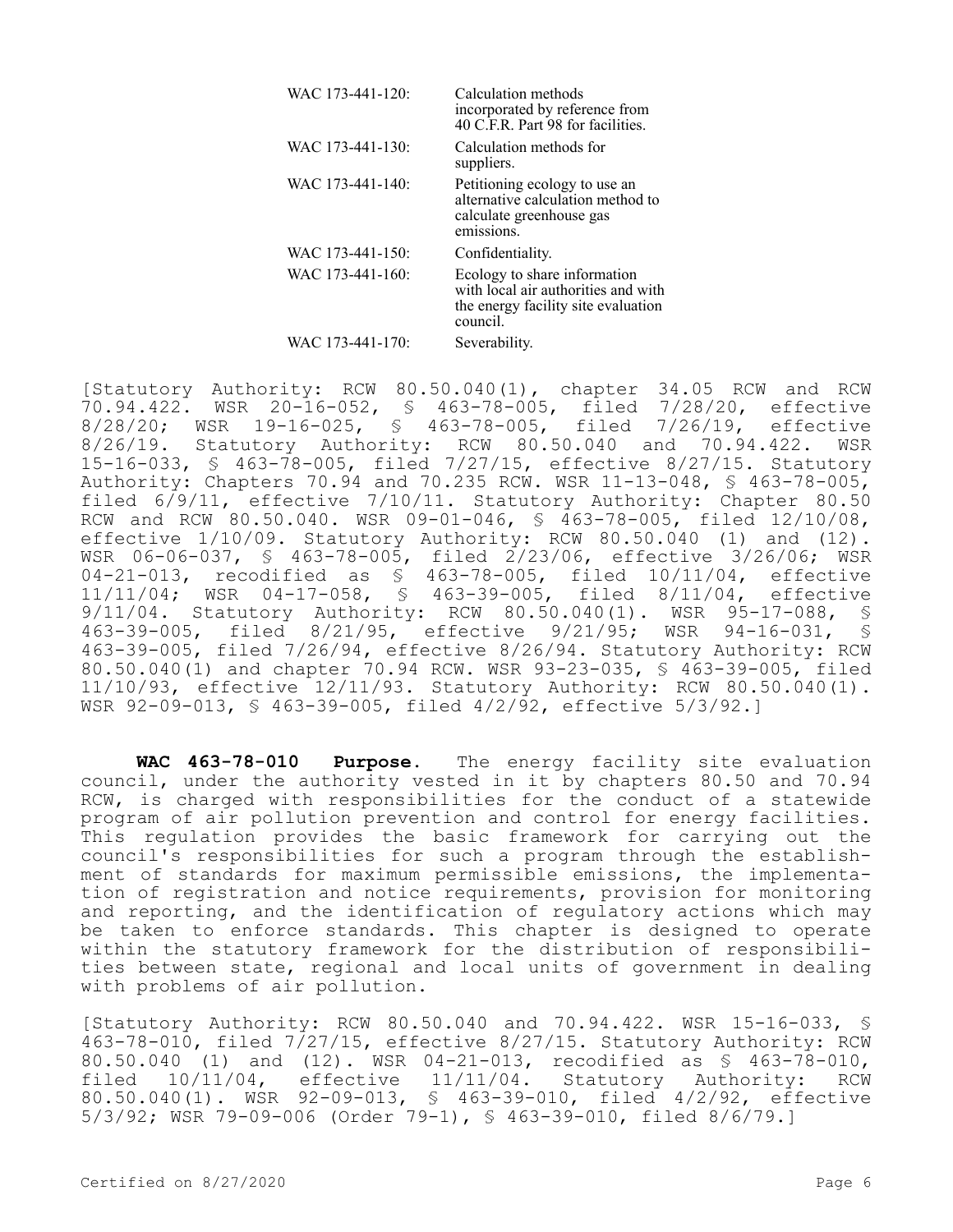**WAC 463-78-020 Applicability.** The provisions of this chapter shall apply statewide for those sources under the jurisdiction of the energy facility site evaluation council. The provisions of this chapter shall not apply to those facilities incorporated by reference in chapters  $173-400$ ,  $173-401$ ,  $173-406$ , and  $173-460$  WAC which are not under the jurisdiction of the energy facility site evaluation council.

[Statutory Authority: RCW 80.50.040 (1) and (12). WSR 04-21-013, recodified as  $\frac{1}{2}$  463-78-020, filed 10/11/04, effective 11/11/04. Statutory Authority: RCW 80.50.040(1). WSR 95-17-088, § 463-39-020, filed 8/21/95, effective 9/21/95. Statutory Authority: RCW 80.50.040(1) and chapter 70.94 RCW. WSR 93-23-035, § 463-39-020, filed 11/10/93, effective 12/11/93. Statutory Authority: RCW 80.50.040(1). WSR 79-09-006 (Order 79-1), § 463-39-020, filed 8/6/79.]

**WAC 463-78-030 Additional definitions.** (1) "Council" means the energy facility site evaluation council.

 $(2)$  In addition to the definitions contained in WAC 173-400-030, 173-400-710, 173-400-810, 173-401-200, 173-406-101, "ecology," "authority," "director," and "permitting authority" shall be synonymous with the energy facility site evaluation council unless a different meaning is plainly required by context.

[Statutory Authority: RCW 80.50.040 and 70.94.422. WSR 15-16-033, § 463-78-030, filed  $7/27/15$ , effective 8/27/15. Statutory Authority: RCW 80.50.040 (1) and (12). WSR 06-06-037, § 463-78-030, filed 2/23/06, effective 3/26/06; WSR 04-21-013, recodified as § 463-78-030, filed 10/11/04, effective 11/11/04; WSR 04-17-058, § 463-39-030, filed 8/11/04, effective 9/11/04. Statutory Authority: RCW 80.50.040(1). WSR 95-17-088, § 463-39-030, filed 8/21/95, effective 9/21/95. Statutory Authority: RCW 80.50.040(1) and chapter 70.94 RCW. WSR 93-23-035, § 463-39-030, filed 11/10/93, effective 12/11/93. Statutory Authority: RCW 80.50.040(1). WSR 92-09-013, § 463-39-030, filed 4/2/92, effective 5/3/92; WSR 79-09-006 (Order 79-1), § 463-39-030, filed 8/6/79.]

**WAC 463-78-070 Radioactive emissions.** (1) Energy facilities subject to chapter 80.50 RCW which emit radionuclides to the air shall meet standards and conditions pursuant to RCW 70.94.331, as promulgated by chapters 173-480 and 246-247 WAC.

(2) The council will enter into a memorandum of agreement with the state department of health regarding the regulation of radionuclides.

(3) The monitoring and regulation of radionuclides emissions from major energy facilities shall be consistent with the memorandum of agreement referenced in subsection (2) of this section between the state department of health and the council.

[Statutory Authority: RCW 80.50.040 (1) and (12). WSR 04-21-013, recodified as § 463-78-070, filed 10/11/04, effective 11/11/04. Statutory Authority: RCW 80.50.040(1). WSR 94-16-031, § 463-39-070, filed 7/26/94, effective 8/26/94.]

**WAC 463-78-090 Permit application form.** (1) Applications for air operating permits may be on the standard form(s) developed by the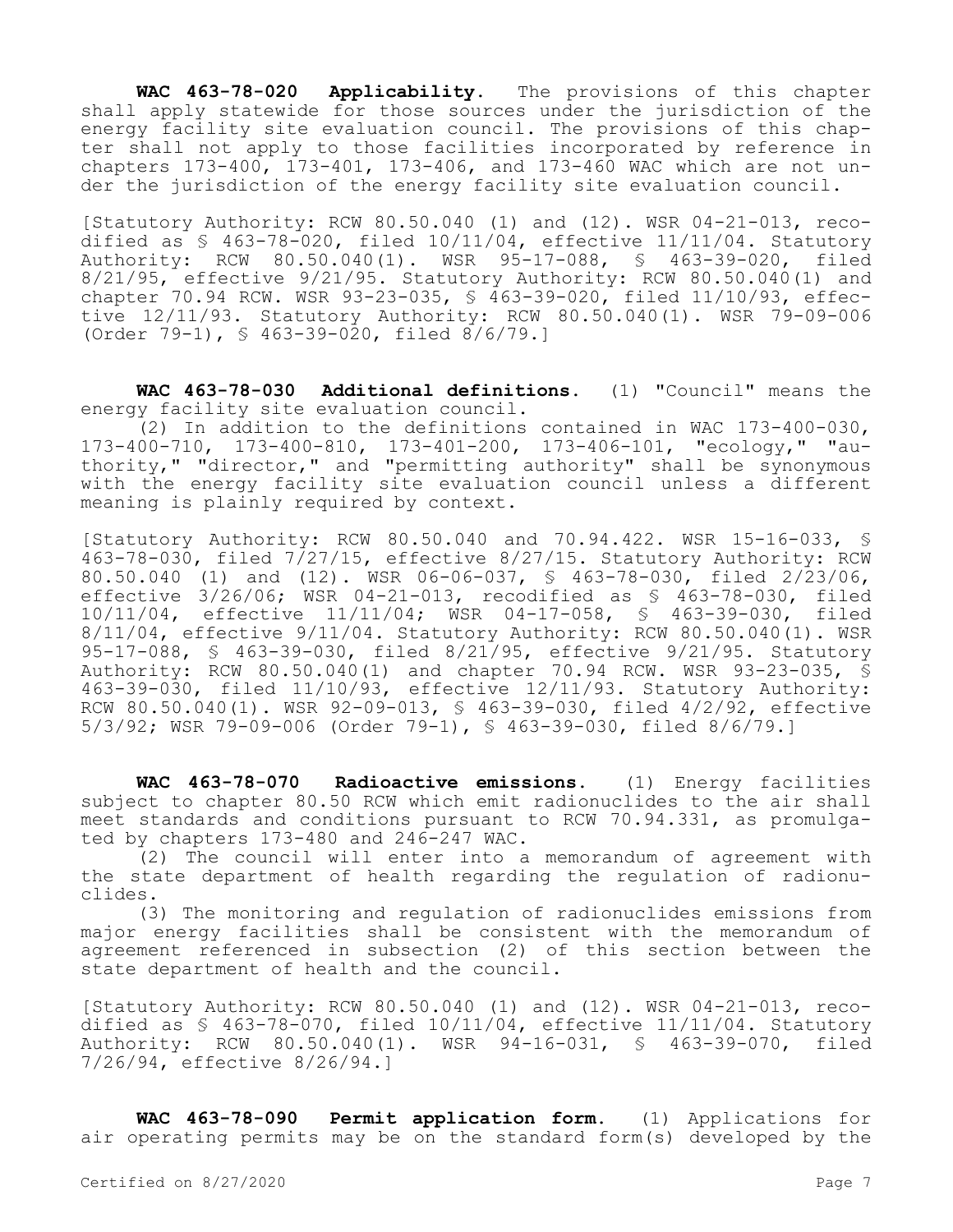department of ecology and shall contain the information required pursuant to WAC 173-401-510(2).

(2) Applications for permits under chapter 173-406 WAC shall be on form(s) developed by the department of ecology.

[Statutory Authority: RCW 80.50.040 (1) and (12). WSR 04-21-013, recodified as § 463-78-090, filed 10/11/04, effective 11/11/04; WSR 04-17-058, § 463-39-090, filed 8/11/04, effective 9/11/04. Statutory Authority: RCW 80.50.040(1). WSR 95-17-088, § 463-39-090, filed 8/21/95, effective 9/21/95; WSR 94-16-031, § 463-39-090, filed 7/26/94, effective 8/26/94.]

**WAC 463-78-095 Permit issuance.** (1) Permit(s) issued for air emissions in accordance with chapter 463-78 WAC shall become an attachment(s) to a site certification agreement.

(2) For new energy facilities the permit(s) shall be conditioned upon compliance with all provisions of the federally approved state implementation plan which apply to energy facilities and effective upon the governor's approval and execution of the site certification agreement.

(3) Except as provided in subsection (4) of this section, for certified energy facilities, any change in terms or conditions, extension, revision or reissuance of permit(s) issued for air emissions in accordance with chapter 463-78 WAC, shall be governed by applicable law and regulation and shall not require modification of the site certification agreement, or governor approval.

(4) Permit(s) for air emissions revised or issued in conjunction with a request for amendment of a site certification agreement that requires governor approval under WAC 463-66-080, shall be conditioned upon compliance with all provisions of the federally approved state implementation plan which apply to energy facilities and effective upon the signed approval of the governor of Washington state.

[Statutory Authority: RCW 80.50.040 and 70.94.422. WSR 15-16-033, § 463-78-095, filed  $7/27/15$ , effective 8/27/15. Statutory Authority: RCW 80.50.040 (1) and (12). WSR 04-21-013, recodified as § 463-78-095, filed 10/11/04, effective 11/11/04. Statutory Authority: RCW 80.50.040(1). WSR 5-17-088, § 463-39-095, filed 8/21/95, effective 9/21/95.]

**WAC 463-78-100 Registration.** (1) Purpose. The registration program is used by the council to develop and maintain a current and accurate record of air contaminant sources subject to chapter 80.50 RCW. Information collected through the registration program is used to evaluate the effectiveness of air pollution strategies in collaboration with the department of ecology, and to verify source compliance with applicable air pollution requirements.

(2) Requirement to register. Except as provided in subsection (3) of this section, the owner or operator of each source subject to chapter 80.50 RCW shall register the source with the council. Sources subject to the Operating permit regulation in chapter 173-401 WAC are not required to comply with these registration requirements.

(3) The following sources are exempt from registration:

(a) A source that emits pollutants below the following emission rates: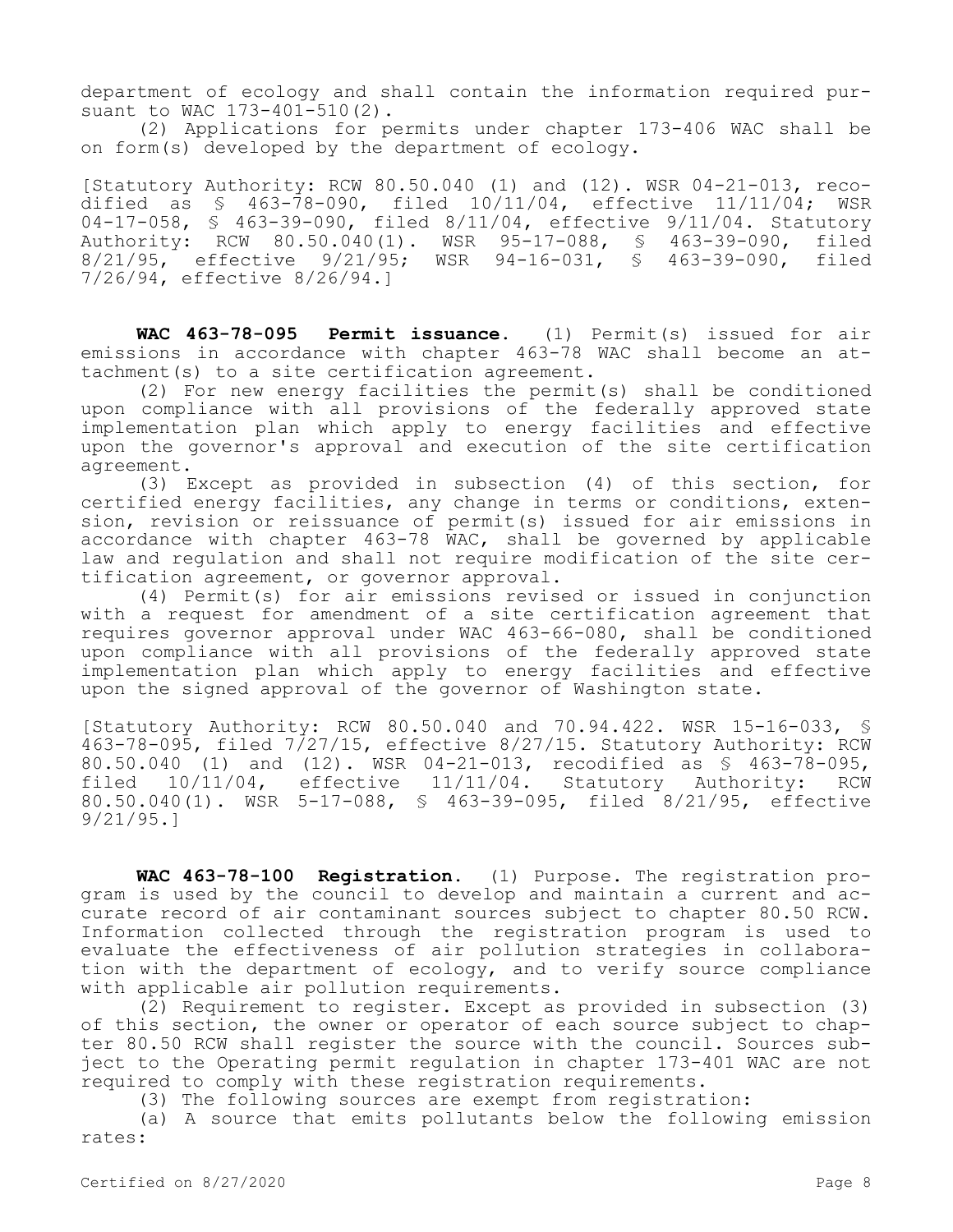| Pollutant                                                                 | Tons/Year |
|---------------------------------------------------------------------------|-----------|
| $Carbon monoxide. \ldots \ldots \ldots \ldots \ldots$                     | 5.0       |
|                                                                           | 2.0       |
| Sulfur dioxide                                                            | 2.0       |
| Particulate Matter (PM).                                                  | 1.25      |
| Fine Particulate (PM10). $\dots \dots \dots \dots$                        | 0.75      |
| Volatile Organic Compounds (VOC).                                         | 2.0       |
| $\text{Lead} \dots \dots \dots \dots \dots \dots \dots \dots \dots \dots$ | 0.005     |

; and

(b) A source or emission unit that does not emit measurable amounts of Class A toxic air pollutants specified in WAC 173-460-150.

(4) Initial registration. The owner or operator of a source that exists on the effective date of this rule must register the source with the council by no later than one year after the effective date of this rule. The owner or operator of a new source must register with the council within ninety days after beginning operation.

(5) Annual reregistration. After initial registration, the owner or operator of a source must reregister with the council by February 15 of each year. The reregistration must include all of the information required in the initial registration and must be updated to reflect any changes to such information since the previous registration. For information that has not changed since the previous registration, the owner or operator may reaffirm in writing the correctness and current status of the information previously furnished to the council.

(6) Registration format. Registration shall be in a format approved by the council. Each registration submittal shall include the following information:

(a) Name of the source and the nature of the business;

(b) Street address, telephone number and email address of the source;

(c) Name, mailing address, telephone number and email address of the owner or operator;

(d) Name, mailing address, telephone number and email address of the local individual responsible for compliance with this rule;

(e) Name, mailing address, telephone number and email address of the individual authorized to receive requests for data and information;

(f) A description of the production processes and a related flow chart;

(g) Identification of emission units and air pollutant generating activities;

(h) A plot plan showing the location and height of all emission units and air pollutant generating activities. The plot plan must also show the property lines of the air pollution source and indicate the distance to and direction of the nearest residential or commercial property;

(i) Type and quantity of fuels, including the sulfur content of fuels, used on a daily and annual basis;

(j) Type and quantity of raw materials used on a daily and annual basis;

(k) Estimates of the total actual emissions for the air pollution source of the following air pollutants: Particulate matter emissions,  $PM_{10}$  emissions, sulfur dioxide (SO<sub>2</sub>), nitrogen oxides (NO<sub>X</sub>), carbon monoxide (CO), volatile organic compounds (VOC), lead (Pb), fluorides,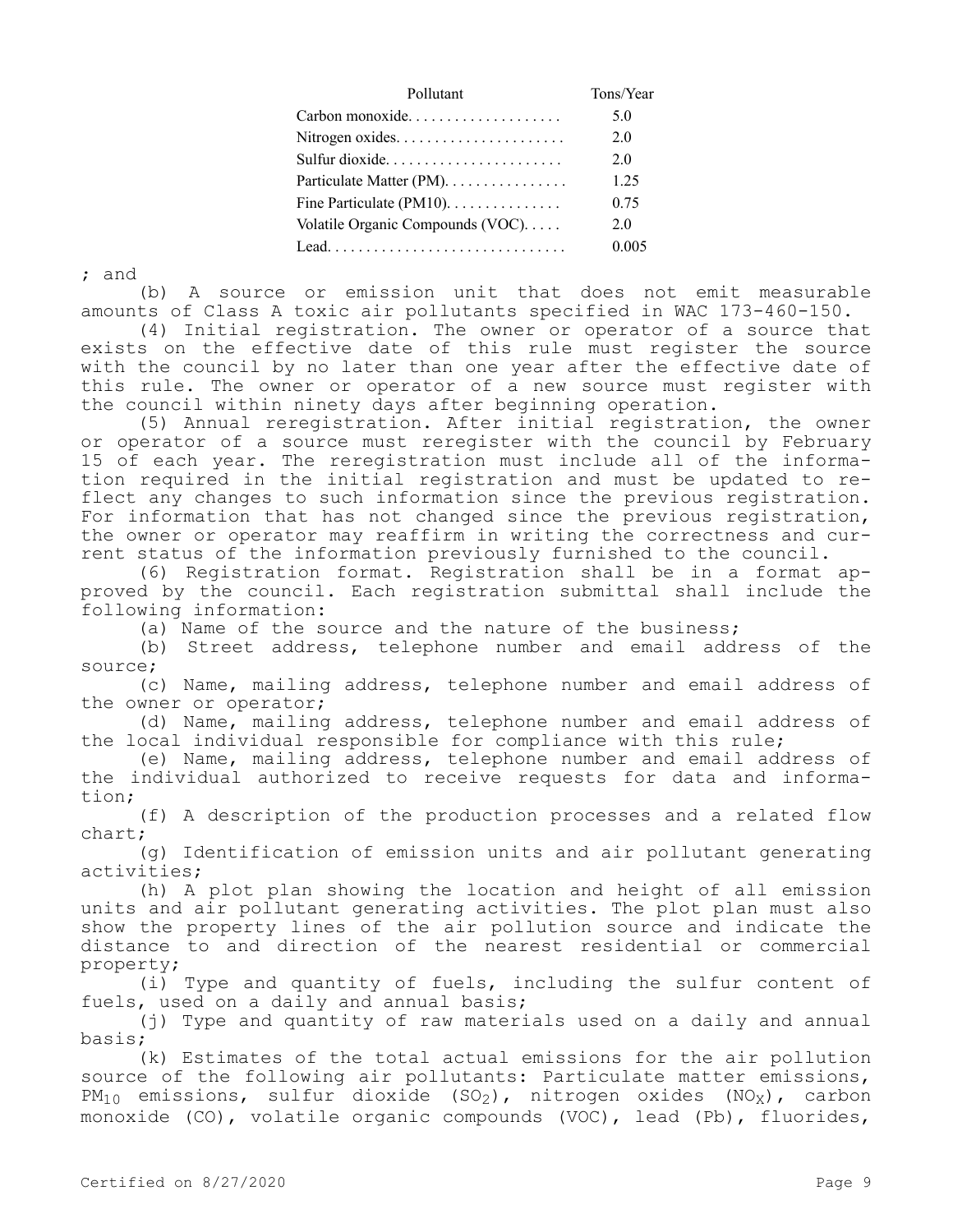sulfuric acid mist, hydrogen sulfide  $(H_2S)$ , total reduced sulfur (TRS), and reduced sulfur compounds;

(l) Calculations used to determine the estimated emissions in (k) of this subsection;

(m) Estimated efficiency of air pollution control equipment under present or anticipated operating conditions; and

(n) Any other information specifically requested by the council.

(7) Procedure for estimating emissions. The registration submittal must include an estimate of actual emissions taking into account equipment, operating conditions, and air pollution control measures. The emission estimates must be based upon actual test data, or in the absence of such data, upon procedures acceptable to the council. Any emission estimates submitted to the council must be verifiable using currently accepted engineering criteria. The following procedures are generally acceptable for estimating emissions from air pollution sources:

(a) Source-specific emission tests;

(b) Mass balance calculations;

(c) Published, verifiable emission factors that are applicable to the source;

(d) Other engineering calculations; or

(e) Other procedures to estimate emissions specifically approved by the council.

(8) Other reports required.

(a) A report of closure shall be filed with the council within ninety days after operations producing emissions permanently ceased at any source within the council's jurisdiction.

(b) A report of relocation of the source shall be filed with the council no later than ninety days prior to the relocation of the source. Submitting a report of relocation does not relieve the owner or operator of other site certification agreement amendment requirements pursuant to chapter 463-66 WAC, nor does it relieve the owner or operator from the requirement to obtain a permit or approval to construct if the relocation of the air pollution source would be a new source or modification subject to any federal or state permit to construct rule.

(c) A report of change of owner or operator shall be reported to the council within ninety days after the change in ownership is effective. Submitting the report of change of ownership does not relieve the owner or operator of other site certification agreement amendment requirements pursuant to chapter 463-66 WAC.

(9) Certification of truth and accuracy. All registrations and reports must include a certification by the owner or operator as to the truth, accuracy, and completeness of the information. This certification must state that, based on information and belief formed after reasonable inquiry, the statements and information are true, accurate, and complete.

(10) The council shall ensure that the following, as it pertains to sources covered under this rule, is passed on to ecology in a timely manner for inclusion in its permit register:

(a) Public meetings or hearings on draft operating permits;

(b) Receipt of complete applications;

(c) Permit appeals;

(d) Issuance or denial of final permit, permit modifications, or renewals;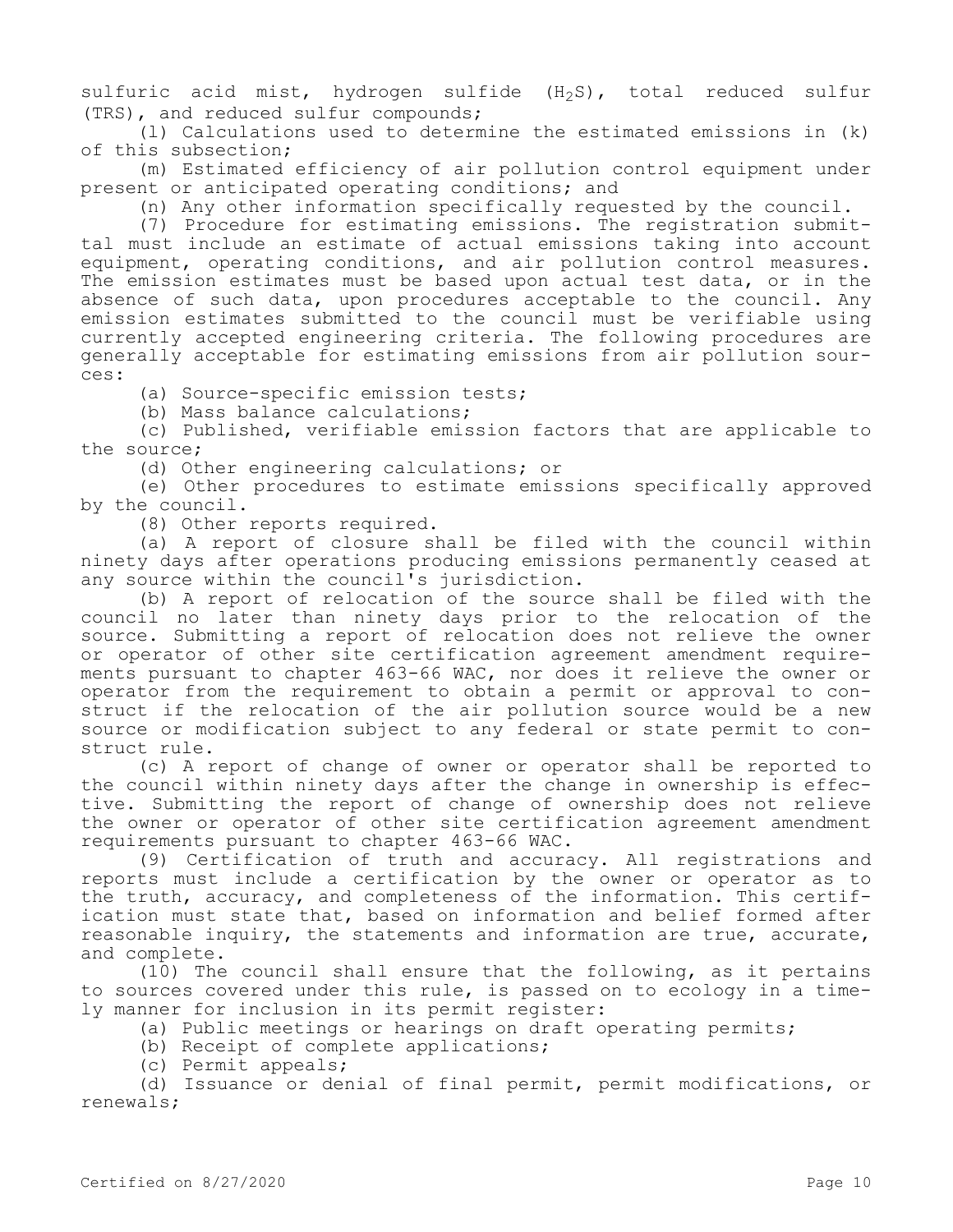(e) Authorization for a source to operate without an operating permit by limiting its potential to emit to levels below those that would require the source to obtain an operating permit;

(f) Periodic summaries of enforcement order and changes made without revising the permit pursuant to WAC 173-401-722.

[Statutory Authority: RCW 80.50.0401(1); chapter 34.05 RCW and RCW 70.94.422. WSR 19-16-025, § 463-78-100, filed 7/26/19, effective 8/26/19. Statutory Authority: RCW 80.50.040 (1) and (12). WSR 06-06-037, § 463-78-100, filed 2/23/06, effective 3/26/06; WSR 04-21-013, recodified as § 463-78-100, filed 10/11/04, effective 11/11/04; WSR 04-17-058, § 463-39-100, filed 8/11/04, effective 9/11/04. Statutory Authority: RCW 80.50.040(1) and chapter 70.94 RCW. WSR 93-23-035, § 463-39-100, filed 11/10/93, effective 12/11/93. Statutory Authority: RCW 80.50.040(1). WSR 79-09-006 (Order 79-1), § 463-39-100, filed 8/6/79.]

**WAC 463-78-105 Fees and costs.** Each holder of an air operating permit shall pay costs as are actually and necessarily incurred by the council, in accordance with RCW 80.50.071, for program development, monitoring, compliance, and administration of the air operating permit program.

[Statutory Authority: RCW 80.50.040 and 70.94.422. WSR 15-16-033, § 463-78-105, filed 7/27/15, effective 8/27/15. Statutory Authority: RCW 80.50.040 (1) and (12). WSR 04-21-013, recodified as § 463-78-105, filed 10/11/04, effective 11/11/04; WSR 04-17-058, § 463-39-105, filed 8/11/04, effective 9/11/04. Statutory Authority: RCW 80.50.040(1). WSR 95-17-088, § 463-39-105, filed 8/21/95, effective 9/21/95.]

**WAC 463-78-115 Standards of performance for new stationary sources.** (1) Title 40, Code of Federal Regulations, Part 60 (standards of performance for new stationary sources), in effect on July 1, 2014, as applicable to new stationary sources subject to chapter 80.50 RCW is by this reference adopted and incorporated herein with the exception listed in subsection (2) of this section. For the purpose of state administration of the federal regulations adopted by reference hereby, the term "administrator" as used therein shall refer to the council. The following list is provided for informational purposes only:

| Subpart A  | General Provisions, except C.F.R. 60.5<br>and 60.6                                                                                                                                                                              |
|------------|---------------------------------------------------------------------------------------------------------------------------------------------------------------------------------------------------------------------------------|
| Subpart D  | Fossil fuel fired steam generators for<br>which construction commenced after<br>August 17, 1971, and prior to September<br>19, 1978, which have a heat input<br>greater than 73 megawatts but not<br>greater than 350 megawatts |
| Subpart Da | Electric utility steam generating units<br>for which construction commenced after<br>September 18, 1978, which have greater<br>than 73 megawatts but not greater than<br>350 megawatts                                          |
| Subpart J  | Petroleum refineries which produce less<br>than 25,000 barrels per day of refined<br>products                                                                                                                                   |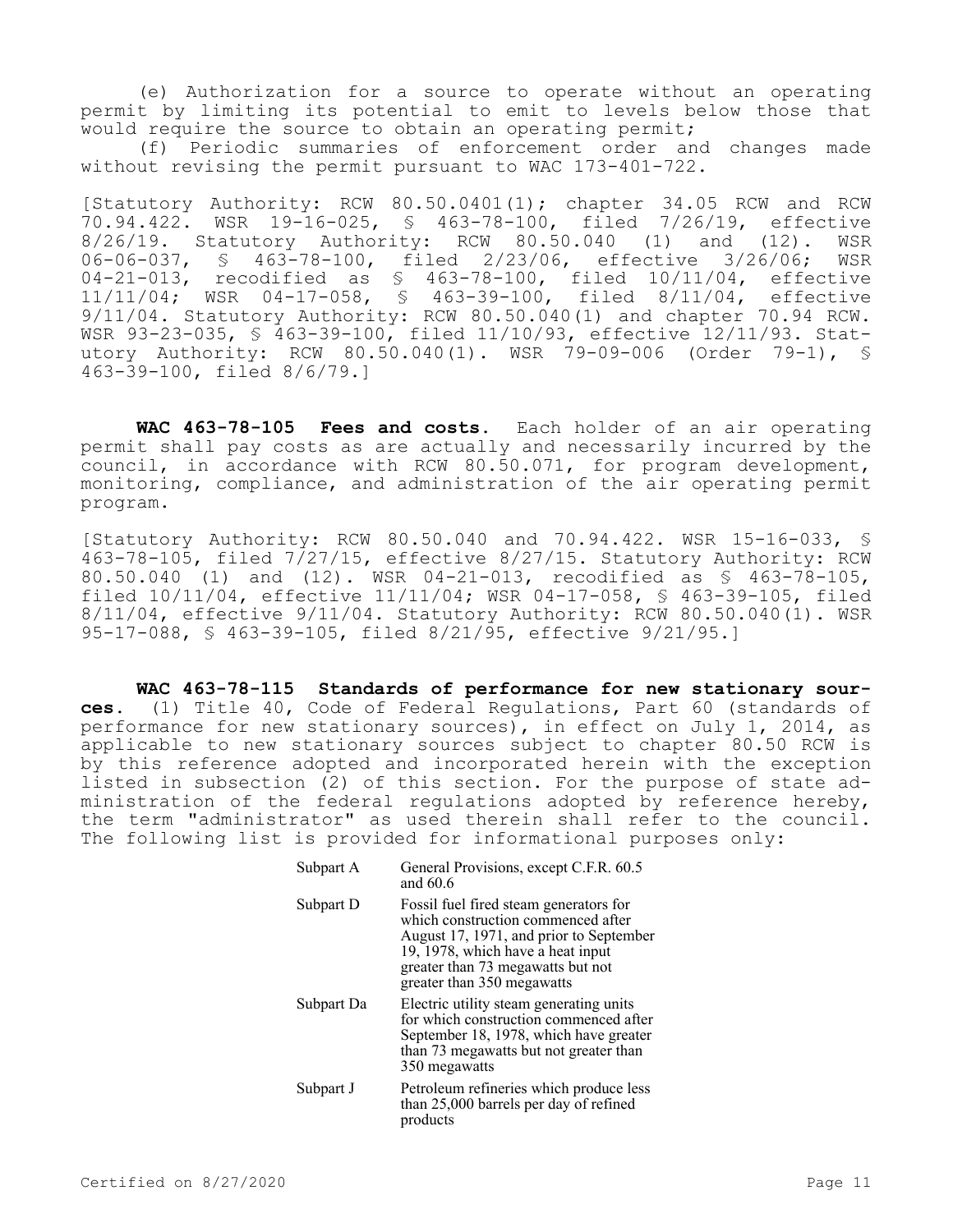| Subpart Ja         | Standards of performance for petroleum<br>refineries for which construction,<br>reconstruction, or modification<br>commenced after May 14, 2007                                                                                                            |
|--------------------|------------------------------------------------------------------------------------------------------------------------------------------------------------------------------------------------------------------------------------------------------------|
| Subpart K          | Storage vessels for petroleum liquid<br>constructed after June 11, 1973, and<br>prior to May 19, 1978, which have a<br>capacity greater than 40, 000 gallons                                                                                               |
| Subpart Ka         | Storage vessels for petroleum liquids<br>constructed after May 18, 1978, which<br>have a capacity greater than 40,000<br>gallons                                                                                                                           |
| Subpart Kb         | Volatile organic liquid storage vessels<br>(including petroleum liquid storage<br>vessels) constructed, reconstructed, or<br>modified after July 23, 1984                                                                                                  |
| Subpart Y          | Standards for Performance for Coal<br><b>Preparation Plants</b>                                                                                                                                                                                            |
| Subpart GG         | Stationary gas turbines                                                                                                                                                                                                                                    |
| Subpart VV         | Standards of performance for equipment<br>leaks of VOC in the synthetic organic<br>chemicals manufacturing industry for<br>which construction, reconstruction, or<br>modification commenced after January<br>5, 1981, and on or before November 7,<br>2006 |
| Subpart VVa        | Standards of performance for equipment<br>leaks of VOC in the synthetic organic<br>chemicals manufacturing industry for<br>which construction, reconstruction, or<br>modification commenced after<br>November 7, 2006                                      |
| Subpart XX         | Bulk gasoline terminals                                                                                                                                                                                                                                    |
| Subpart<br>GGG     | Petroleum refineries - compressors and<br>fugitive emission sources                                                                                                                                                                                        |
| Subpart<br>KKK     | Equipment leaks of VOC from onshore<br>natural gas processing plants                                                                                                                                                                                       |
| Subpart LLL        | Onshore natural gas processing; SO <sub>2</sub><br>emissions                                                                                                                                                                                               |
| Subpart<br>NNN     | VOC emissions from SOCMI<br>distillation operations                                                                                                                                                                                                        |
| Subpart<br>QQQ     | VOC emissions from petroleum refinery<br>wastewater emissions                                                                                                                                                                                              |
| <b>Subpart RRR</b> | Standards of performance for volatile<br>organic compound emissions from<br>synthetic organic chemical<br>manufacturing industry (SOCMI)<br>reactor processes                                                                                              |
| Subpart IIII       | Standards of performance for stationary<br>compression ignition internal<br>combustion engines                                                                                                                                                             |
| Subpart JJJJ       | Standards of performance for stationary<br>spark ignition internal combustion<br>engines                                                                                                                                                                   |
| Subpart<br>KKKK    | Standards of performance for stationary<br>combustion turbines                                                                                                                                                                                             |
| Appendix A         | <b>Test Methods</b>                                                                                                                                                                                                                                        |
| Appendix B         | Performance Specifications                                                                                                                                                                                                                                 |
| Appendix C         | Determination of Emission Rate Change                                                                                                                                                                                                                      |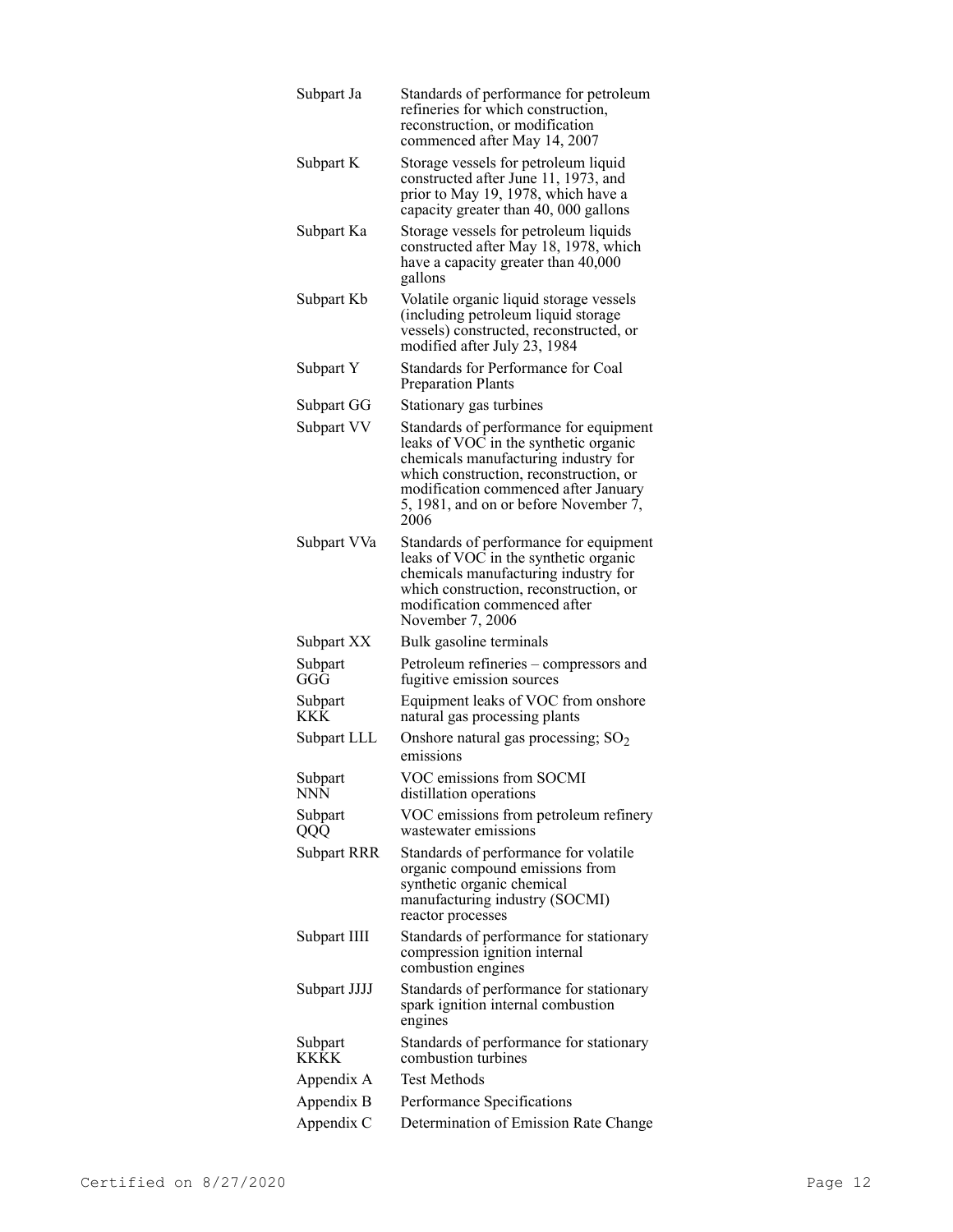#### Appendix D Required Emission Inventory Information

### Appendix F Quality Assurance Procedures

(2) The following sections of 40 C.F.R. Part 60 are not adopted by reference:

(a) Sections 60.5 (Determination of Construction or Modification) and 60.6 (Review of Plans);

(b) 40 C.F.R. Part 60, subpart B (Adoption and Submittal of State Plans for Designated Facilities), and subparts C, Cb, Cc, Cd, Ce, BBBB, and DDDD (emission guidelines); and

(c) 40 C.F.R. Part 60, Appendix G, Provisions for an Alternative method of Demonstrating Compliance with 40 C.F.R. 60.43 for the Newton Power Station of Central Illinois Public Service Company.

[Statutory Authority: RCW 80.50.040 and 70.94.422. WSR 15-16-033, § 463-78-115, filed 7/27/15, effective 8/27/15. Statutory Authority: RCW 80.50.040 (1) and (12). WSR 06-06-037, § 463-78-115, filed 2/23/06, effective 3/26/06; WSR 04-21-013, recodified as § 463-78-115, filed 10/11/04, effective 11/11/04; WSR 04-17-058, § 463-39-115, filed 8/11/04, effective 9/11/04. Statutory Authority: RCW 80.50.040(1). WSR 94-16-031, § 463-39-115, filed 7/26/94, effective 8/26/94; WSR 92-09-013, § 463-39-115, filed 4/2/92, effective 5/3/92; WSR 82-14-051 (Order 82-3), § 463-39-115, filed 6/30/82; WSR 79-09-006 (Order 79-1), § 463-39-115, filed 8/6/79.]

**WAC 463-78-120 Monitoring and special report.** The department of ecology or its designee shall conduct a surveillance program to monitor the quality of the ambient atmospheres to concentrations and movements of air contaminants in accordance with the requirements of chapters 173-400, 173-401, 173-406, and 173-460 WAC.

As a part of this program, the director of the department of ecology or an authorized representative of the director may recommend that any source under the jurisdiction of the council conduct stack and/or ambient air monitoring, and to report the results to the council and department of ecology.

[Statutory Authority: RCW 80.50.040 (1) and (12). WSR 04-21-013, recodified as § 463-78-120, filed 10/11/04, effective 11/11/04. Statutory Authority: RCW 80.50.040(1). WSR 95-17-088, § 463-39-120, filed 8/21/95, effective 9/21/95. Statutory Authority: RCW 80.50.040(1) and chapter 70.94 RCW. WSR 93-23-035, § 463-39-120, filed 11/10/93, effective 12/11/93. Statutory Authority: RCW 80.50.040(1). WSR 92-09-013, § 463-39-120, filed 4/2/92, effective 5/3/92; WSR 79-09-006 (Order 79-1), § 463-39-120, filed 8/6/79.]

**WAC 463-78-135 Criminal penalties.** Persons in violation of this chapter may be subject to the provisions of chapter 80.50 RCW and RCW 70.94.422.

[Statutory Authority: RCW 80.50.040 (1) and (12). WSR 04-21-013, recodified as § 463-78-135, filed 10/11/04, effective 11/11/04; WSR 04-17-058, § 463-39-135, filed 8/11/04, effective 9/11/04. Statutory Authority: RCW 80.50.040(1). WSR 79-09-006 (Order 79-1), § 463-39-135, filed 8/6/79.]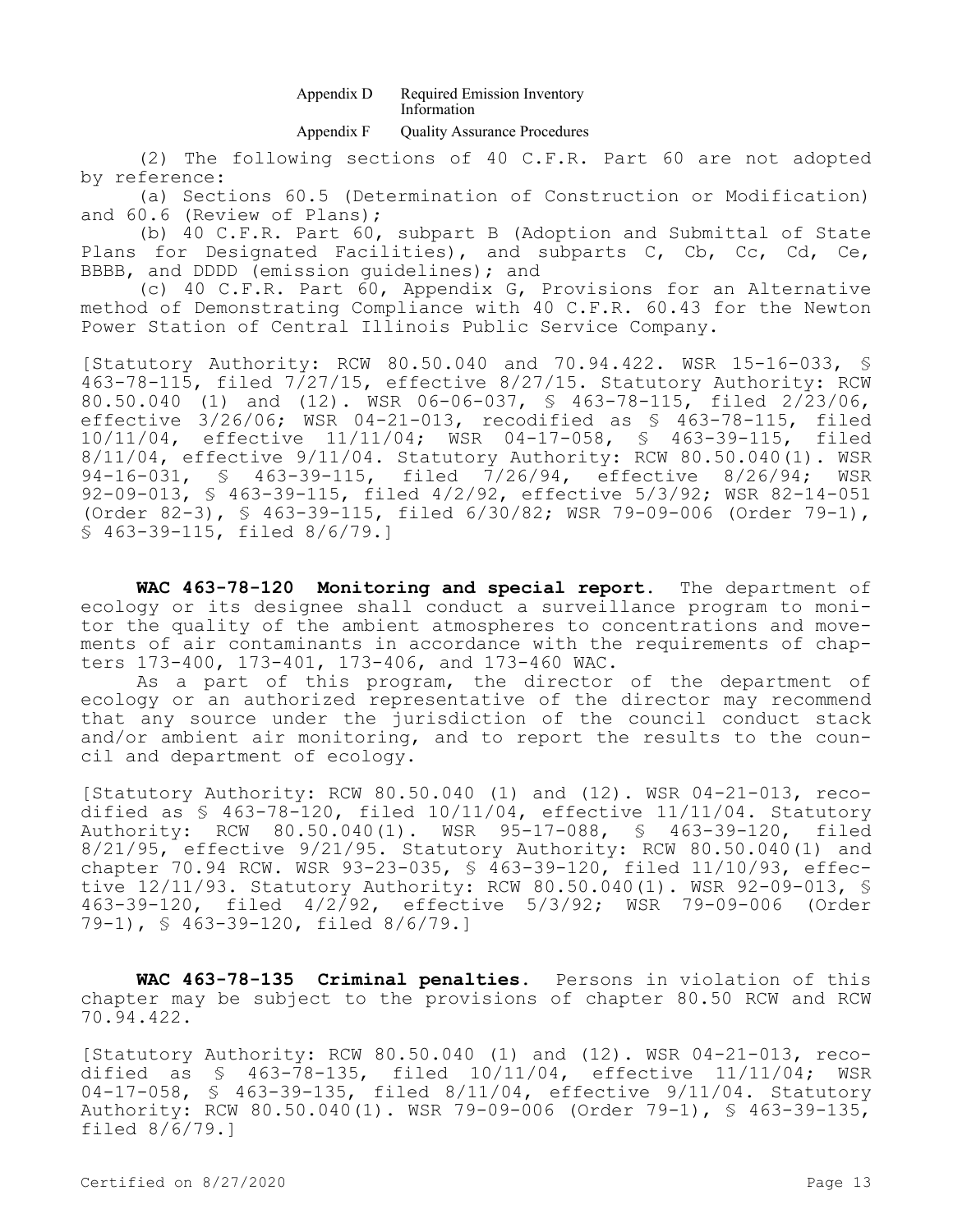## **WAC 463-78-140 Appeals procedure.** (1) **Appeal of permits issued pursuant to WAC 173-400-110.**

(a) Any conditions contained in an order of approval, or the denial of a notice of construction application issued by the council pursuant to the requirements of WAC 173-400-110 may be appealed as provided in chapter 34.05 RCW; provided that any order, permit, conditions or denial issued pursuant to WAC 173-400-110 which becomes effective upon final action of the governor according to RCW 80.50.100 on an application for site certification shall be subject to judicial review only pursuant to RCW 80.50.140.

(b) The council shall promptly mail copies of each order approving or denying a notice of construction application to the applicant and to any other party who submitted timely comments on the notice of construction application, along with a notice advising parties of their rights of appeal.

(2) **Appeal of prevention of significant deterioration permits issued pursuant to WAC 173-400-730.**

(a) A PSD permit, any conditions contained in a PSD permit, or the denial of a PSD permit by the council may be appealed as provided in chapter 34.05 RCW; provided that a PSD permit, any conditions contained in a PSD permit, or the denial of a PSD permit which becomes effective upon final action of the governor according to RCW 80.50.100 on an application for site certification shall be subject to judicial review only pursuant to RCW 80.50.140. Such an appeal, however, does not stay the effective date of the permit as a matter of federal law.

(b) A PSD permit issued under the terms of a delegation agreement between the EPA and the council can be appealed to the EPA's environmental appeals board as provided in 40 C.F.R. 124.13 and 40 C.F.R. 124.19.

### (3) **Appeal of operating permits issued pursuant to chapter 173-401 WAC.**

(a) A decision to issue or to deny a final permit, or the terms or conditions of such a permit issued by the council pursuant to chapter 173-401 WAC, may be appealed as provided in chapter 34.05 RCW, provided that a decision to issue or to deny a final permit, or the terms or conditions of such a permit issued pursuant to chapter 173-401 WAC which becomes effective upon final action of the governor according to RCW 80.50.100 on an application for site certification, shall be subject to judicial review only pursuant to RCW 80.50.140.

(b) The council shall identify any appealable decision or determination as such and shall notify the recipient that the decision may be appealed by filing an appeal pursuant to chapter 34.05 RCW.

(c) The provision for appeal in this section is separate from and additional to any federal rights to petition and review under section 505(b) of the federal Clean Air Act, including petitions filed pursuant to 40 C.F.R. 70.8(c) and 70.8(d).

(d) Appealing parties. Parties that may file the appeal referenced in subsection (4)(a) of this section include any person who submitted comment in the public participation process pursuant to WAC 173-401-800.

(e) As provided in RCW 34.05.570, a person may seek a writ of mandamus in the event that the council fails to take final action on an application for a permit, permit renewal, or permit revision within the deadlines specified by WAC 173-401-700 through 173-401-725.

(4) **Appeal of acid rain permits issued pursuant to chapter 173-406 WAC.**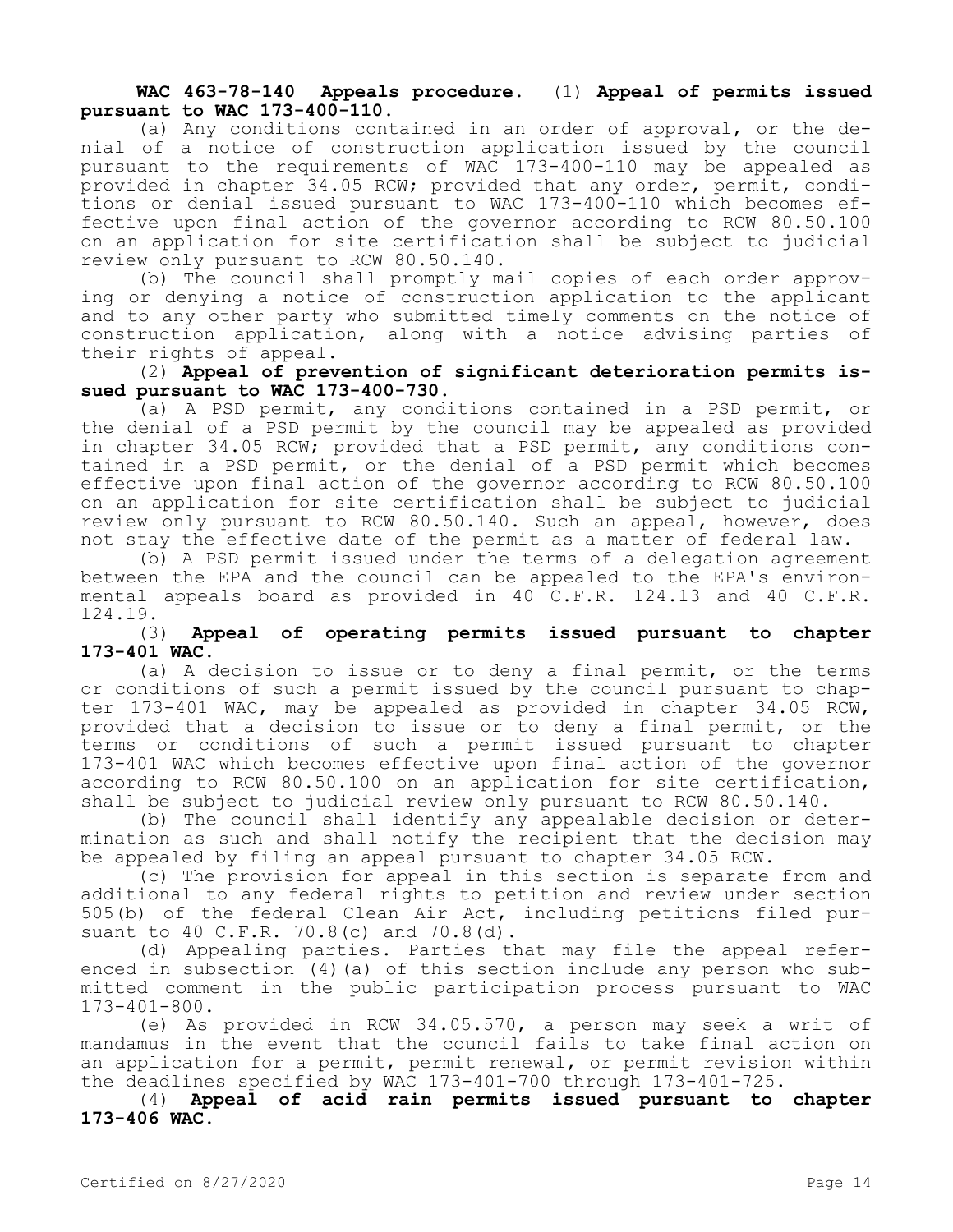(a) Terms used in this subsection have the definitions given in WAC 173-406-101.

(b) Appeals of the acid rain portion of an operating permit issued by the council that do not challenge or involve decisions or actions of the administrator under 40 C.F.R. parts 72, 73, 75, 77 and 78 and sections 407 and 410 of the act and regulations implementing sections 407 and 410 shall be conducted according to the procedures in chapter 34.05 RCW; provided that appeals of the acid rain portion of an operating permit issued by the council which becomes effective upon final action of the governor according to RCW 80.50.100 on an application for site certification shall be subject to judicial review only pursuant to RCW 80.50.140.

(c) Appeals of the acid rain portion of such a permit that challenge or involve such decisions or actions of the administrator shall follow the procedures under 40 C.F.R. part 78 and section 307 of the act. Such decisions or actions include, but are not limited to, allowance allocations, determinations concerning alternative monitoring systems, and determinations of whether a technology is a qualifying repowering technology.

(d) No administrative appeal or judicial appeal of the acid rain portion of an operating permit shall be allowed more than thirty days following respectively issuance of the acid rain portion that is subject to administrative appeal or issuance of the final agency action subject to judicial appeal.

(e) The administrator may intervene as a matter of right in any state administrative appeal of an acid rain permit or denial of an acid rain permit.

(f) No administrative appeal concerning an acid rain requirement shall result in a stay of the following requirements:

(i) The allowance allocations for any year during which the appeal proceeding is pending or is being conducted;

(ii) Any standard requirement under WAC 173-406-106;

(iii) The emissions monitoring and reporting requirements applicable to the affected units at an affected source under 40 C.F.R. part 75;

(iv) Uncontested provisions of the decision on appeal; and

(v) The terms of a certificate of representation submitted by a designated representative under subpart B of 40 C.F.R. part 72.

(g) The council will serve written notice on the administrator of any state administrative or judicial appeal concerning an acid rain provision of any operating permit or denial of an acid rain portion of any operating permit within thirty days of the filing of the appeal.

(h) The council will serve written notice on the administrator of any determination or order in a state administrative or judicial proceeding that interprets, modifies, voids, or otherwise relates to any portion of an acid rain permit. Following any such determination or order, the administrator will have an opportunity to review and veto the acid rain permit or revoke the permit for cause in accordance with WAC 173-401-810 and 173-401-820.

(5) Appeals from notices of violation issued by the council will be handled via the council's appellate review procedure as provided in WAC 463-70-070 (4)(c).

[Statutory Authority: RCW 80.50.040 (1) and (12). WSR 06-06-037, § 463-78-140, filed 2/23/06, effective 3/26/06; WSR 04-21-013, recodified as § 463-78-140, filed 10/11/04, effective 11/11/04. Statutory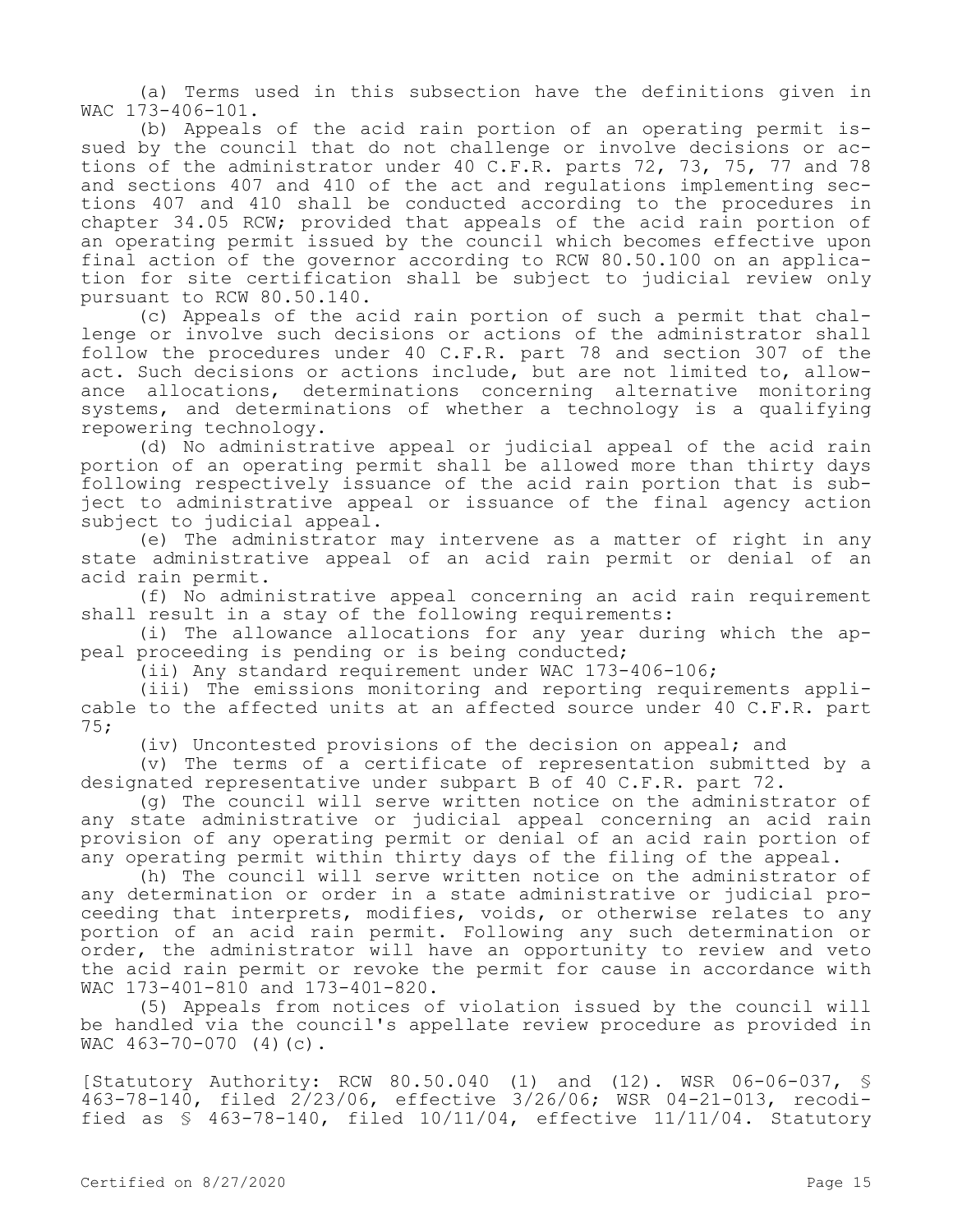Authority: RCW 80.50.040(1) and chapter 70.94 RCW. WSR 93-23-035, § 463-39-140, filed 11/10/93, effective 12/11/93.]

**WAC 463-78-170 Conflict of interest.** No member of the council shall have received, or has during the previous two years received, a significant portion of his or her income directly or indirectly from permit holders or applicants for a permit under the jurisdiction of this council.

(1) For the purposes of this section, the term "member" includes any individual who has or shares authority to approve permit applications or portions thereof, either in the first instance or on appeal.

(2) For the purpose of this section, the term "permit holders or applicants for a permit" shall not include any department or agency of a state government.

(3) For the purposes of this section, the term "significant portion of his income" shall mean ten percent of gross personal income for a calendar year, except that it shall mean fifty percent of gross personal income for a calendar year if the recipient is over sixty years of age and is receiving such portion pursuant to retirement pension or similar arrangement.

(4) For the purposes of this section, the term "income" includes retirement benefits, consultant fees and stock dividends.

(5) For the purposes of this section, income is not received "directly or indirectly from permit holders or applicants for a permit" if it is derived from mutual fund payments or from other diversified investments over which the recipient does not know the identity of the primary source of income.

[Statutory Authority: RCW 80.50.040 (1) and (12). WSR 04-21-013, recodified as § 463-78-170, filed 10/11/04, effective 11/11/04; WSR 04-17-058, § 463-39-170, filed 8/11/04, effective 9/11/04. Statutory Authority: RCW 80.50.040(1). WSR 79-09-006 (Order 79-1), § 463-39-170, filed 8/6/79.]

**WAC 463-78-230 Regulatory actions.** The council may take any of the following regulatory actions to enforce this chapter to meet the provisions of RCW 80.50.040 or 70.94.422.

(1) Enforcement actions—Notice of violation. At least thirty days prior to the commencement of any formal enforcement action under RCW 70.94.430 and 70.94.431 (1) through (7), the council shall cause written notice to be served upon the alleged violator or violators. The notice shall specify the provision of this chapter or rule or regulation alleged to be violated and the facts alleged to constitute a violation thereof, and may include an order that necessary corrective action be taken within a reasonable time. In lieu of an order, the council may require that the alleged violator or violators appear before it for the purpose of providing information to the council pertaining to the violation or the charges complained of. Every notice of violation shall offer the alleged violator an opportunity to meet with the council prior to the commencement of enforcement action.

(2) Civil penalty.

(a) All penalties assessed as the result of air emission violations shall be consistent with RCW 70.94.332, 70.94.430, 70.94.431 (1) through (7), and 70.94.435. Any person who violates any of the provi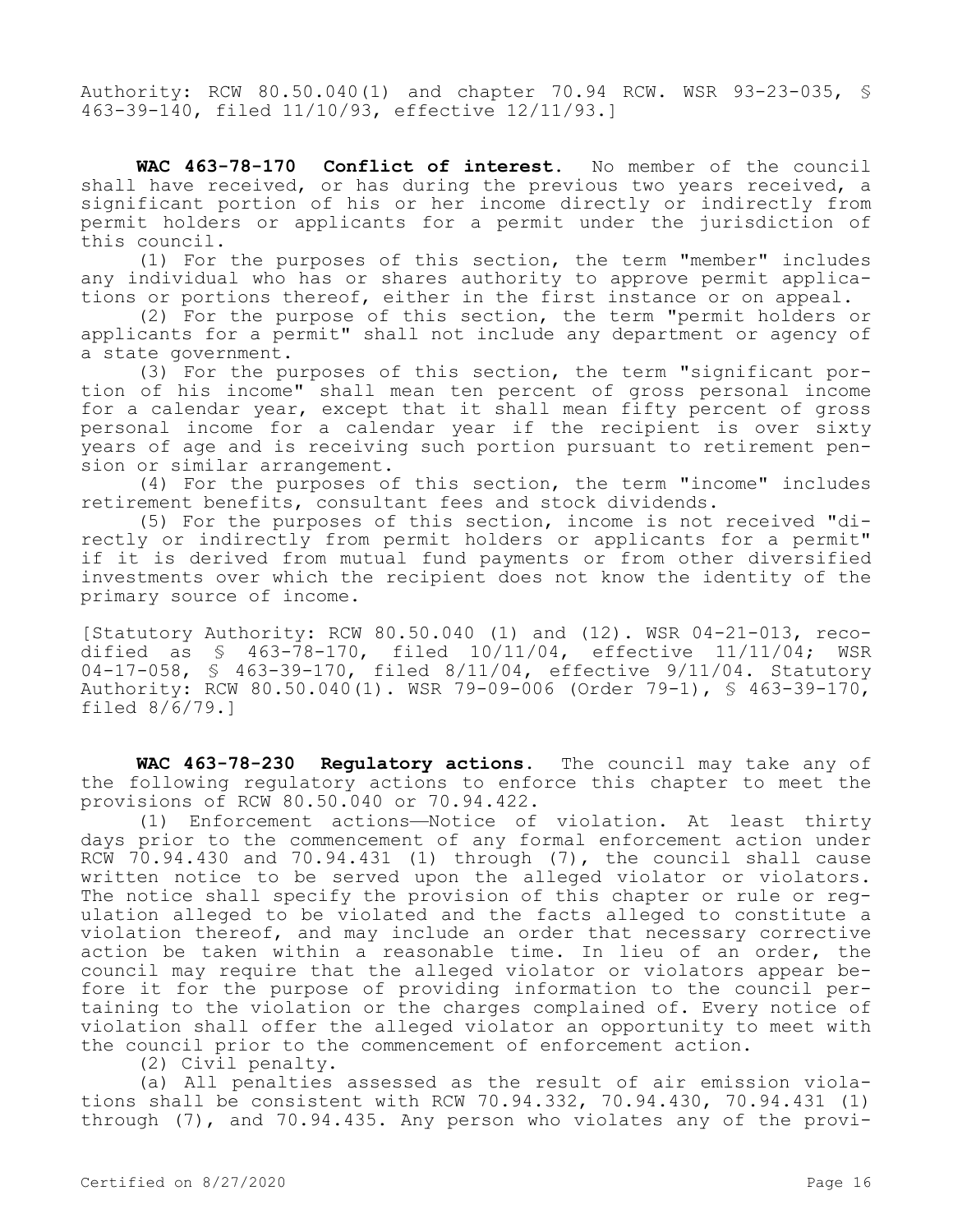sions of chapter 70.94 RCW may incur a civil penalty in an amount as set forth in RCW 70.94.431. Each such violation shall be separate and distinct and, for a continuing violation, each day's continuance shall be a separate and distinct violation.

Any person who fails to take action as specified by an order issued pursuant to this chapter shall be liable for a civil penalty as set forth by RCW 70.94.431 for each day of continued noncompliance.

(b) Penalties incurred but not paid shall accrue interest, beginning on the ninety-first day following the date that the penalty becomes due and payable, at the highest rate allowed by RCW 19.52.020 on the date that the penalty becomes due and payable. If violations or penalties are appealed, interest shall not begin to accrue until the thirty-first day following final resolution of the appeal.

The maximum penalty amount established in RCW 70.94.431 may be increased annually to account for inflation as determined by the state office of economic and revenue forecast council.

(c) Each act of commission or omission which procures, aids, or abets in the violation shall be considered a violation under the provisions of this section and subject to the same penalty. The penalties provided in this section shall be imposed pursuant to RCW 70.94.422.

(d) All penalties recovered under this section by the council shall be paid into the state treasury and credited to the air pollution control account established in RCW 70.94.015.

(e) In addition to other penalties provided by this chapter, persons knowingly under-reporting emission or other information used to set fees, or persons required to pay emission or permit fees who are more than ninety days late with such payments may be subject to a penalty equal to three times the amount of the original fee owed.

(3) Assurance of discontinuance. The chair, or his/her authorized representative, may accept an assurance of discontinuance of any act or practice deemed in violation of this chapter. Any such assurance shall specify a time limit during which discontinuance is to be accomplished. Failure to perform the terms of any such assurance shall constitute prima facie proof of a violation of this chapter which make the alleged act or practice unlawful for the purpose of securing an injunction or other relief from the superior court.

(4) Restraining orders, injunctions. Whenever any person has engaged in, or is about to engage in, any acts or practices which constitute or will constitute a violation of any provision of this chapter, the council, after notice to such person and an opportunity to comply, may petition the superior court of the county wherein the violation is alleged to be occurring or to have occurred for a restraining order or a temporary or permanent injunction or another appropriate order.

(5) Emergency episodes. The council may issue such orders as authorized by chapter 80.50 RCW, whenever an air pollution episode forecast is declared.

(6) Compliance orders. The council may issue a compliance order in conjunction with a notice of violation. The order shall require the recipient of the notice of violation either to take necessary corrective action or to submit a plan for corrective action and a date when such action will be initiated.

[Statutory Authority: RCW 80.50.040 (1) and (12). WSR 04-21-013, recodified as § 463-78-230, filed 10/11/04, effective 11/11/04; WSR 04-17-058, § 463-39-230, filed 8/11/04, effective 9/11/04. Statutory